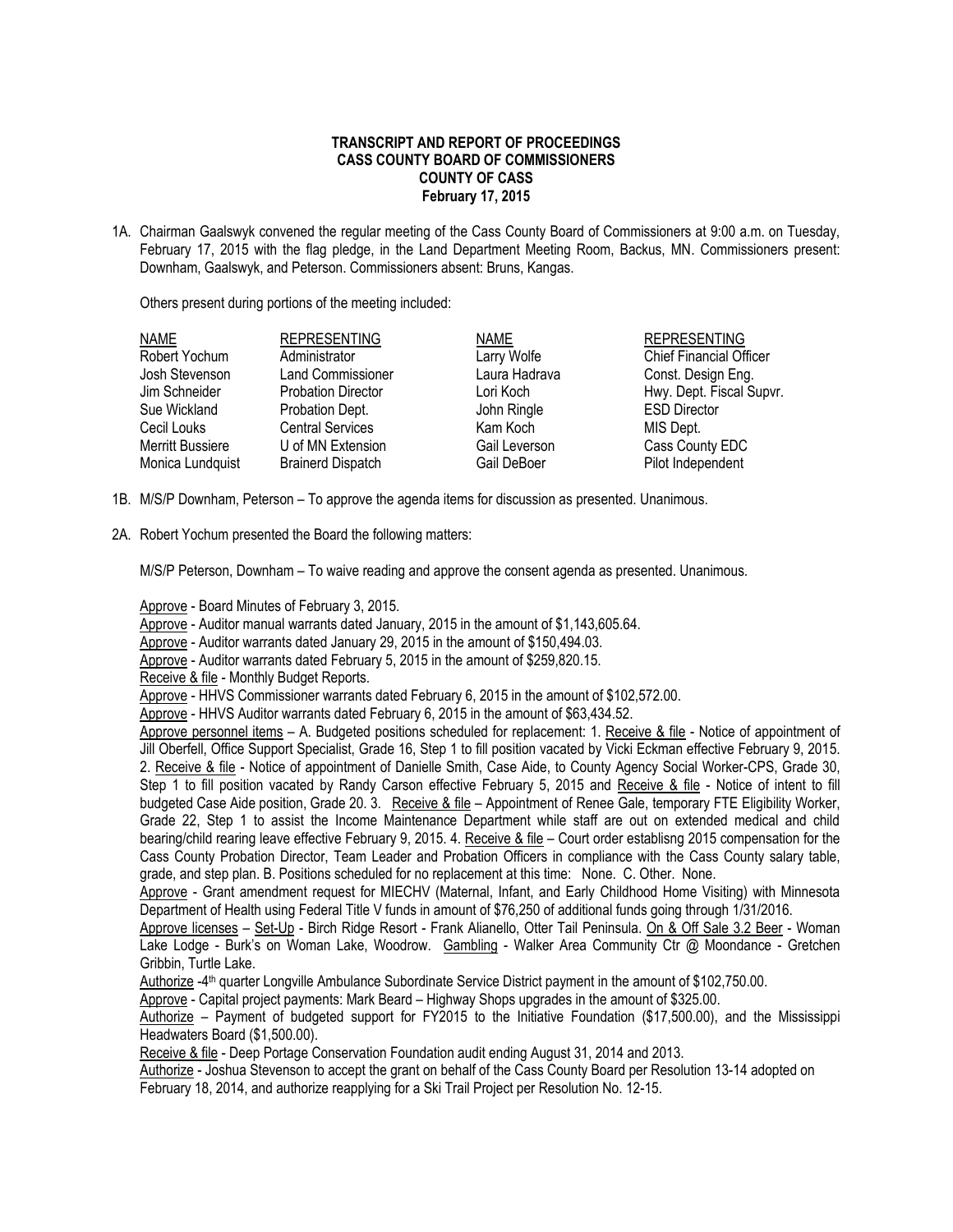Commissioner Peterson offered Resolution No. 12-15 and moved its adoption, Commissioner Downham seconded:

WHEREAS, Cass County supports the grant application made to the Minnesota Department of Natural Resources for the Federal Recreational Trail Program. The application is to purchase additional grooming equipment to service the current GIA Cross Country Ski Trail Systems. The four trail systems are located throughout Cass County, and WHEREAS, Cass County recognizes that it has secured \$13,168 in local cash matching funds for this project.

NOW, THEREFORE, BE IT RESOLVED, if Cass County is awarded a grant by the Minnesota Department of Natural resources, Cass County agrees to accept the grant award, and may enter into an agreement with the State of Minnesota for the above referenced project. Cass County will comply with all applicable laws, environmental requirements and regulations as stated in the grant agreement, and

BE IT FURTHER RESOLVED, Cass County names the fiscal agent for Cass County for this project as: Joshua Stevenson - Land Commissioner PO Box 25, 218 East Washburn Avenue Backus, MN 56435

BE IT FURTHER RESOLVED, Cass County hereby assures the Cass County GIA Cross Country Ski Trails will be maintained for a period of no less than 20 years.

Resolution No. 12-15 was adopted by majority vote: Ayes: Downham, Gaalswyk, Peterson. Absent: Bruns, Kangas. Nays: None.

M/S/P Peterson, Downham – To accept a quote from Craig's Glass in the amount of \$11,780.00 to re-set north and west doors at the Pine River Post Office. Unanimous.

| Bidder                          | Wind Break Bid Amount | Door Bid Amount | Total Bid   |
|---------------------------------|-----------------------|-----------------|-------------|
| Rasinski Total Door Serv., LLC. | \$3.360.00            | \$9,005.00      | \$12.365.00 |
| Craig's Glass                   | \$3,280,00            | \$8,500.00      | \$11.780.00 |

Approve - Resolution No. 10-15 repurchase- CitiFinancial PID No.26-020-1100, (Meadowbrook Twp.).

Commissioner Peterson offered Resolution No. 10-15 and moved its adoption, Commissioner Downham seconded: Be it resolved that the Cass County Board of Commissioners hereby approves the repurchase of Parcel #26-020-1100, NE ¼ of NE1/4, Section 20 Township 135, Range 31, and the repurchase to CitiFinancial is authorized for payment of \$5,441.06 for past and current taxes and fees in accordance with the application and subject to deed approval. Resolution No. 10-15 was adopted by majority vote: Ayes: Downham, Gaalswyk, Peterson. Absent: Bruns, Kangas. Nays: None.

Approve - Wilderness Drive right-of-way road easement to Trelipe Township. Approve - Fire contracts for Unorganized Township from Jan.1 – Dec.31, 2015 for Federal Dam Fire Dept. - \$4,100.00. Receive & file - Auditor -Treasurer's Interest Income Report for December 2014.

Approve - Resolution No. 11-15 to support a Bi-CAP grant application - Family Homeless Prevention and Assistance Program in Cass County.

Commissioner Peterson offered Resolution No. 11-15 and moved its adoption, Commissioner Downham seconded:

Resolution No. 11-15 Authorizing Application for Minnesota Housing and Finance Agency Family Homelessness Prevention and Assistance Program

WHEREAS, the Minnesota Housing Finance Agency, State of Minnesota, has been authorized to undertake a program to provide funds for Family Homeless Prevention and Assistance Projects; and

WHEREAS, the Bi-County Community Action Programs Inc. has developed an application for the Minnesota Housing Finance Agency Family Homelessness Prevention and Assistance Program; and

WHEREAS, Bi-County Community Action Programs, Inc has demonstrated the ability to perform the required activities of the Minnesota Housing Finance Agency Family Homelessness Prevention and Assistance Program;

NOW, THEREFORE, be it resolved that Bi-County Community Action Programs, Inc. is hereby authorized as an entity to be charged with the administration of funds made available through the Minnesota Housing Finance Agency Family Homelessness Prevention and Assistance Program in the County of Cass, in Minnesota.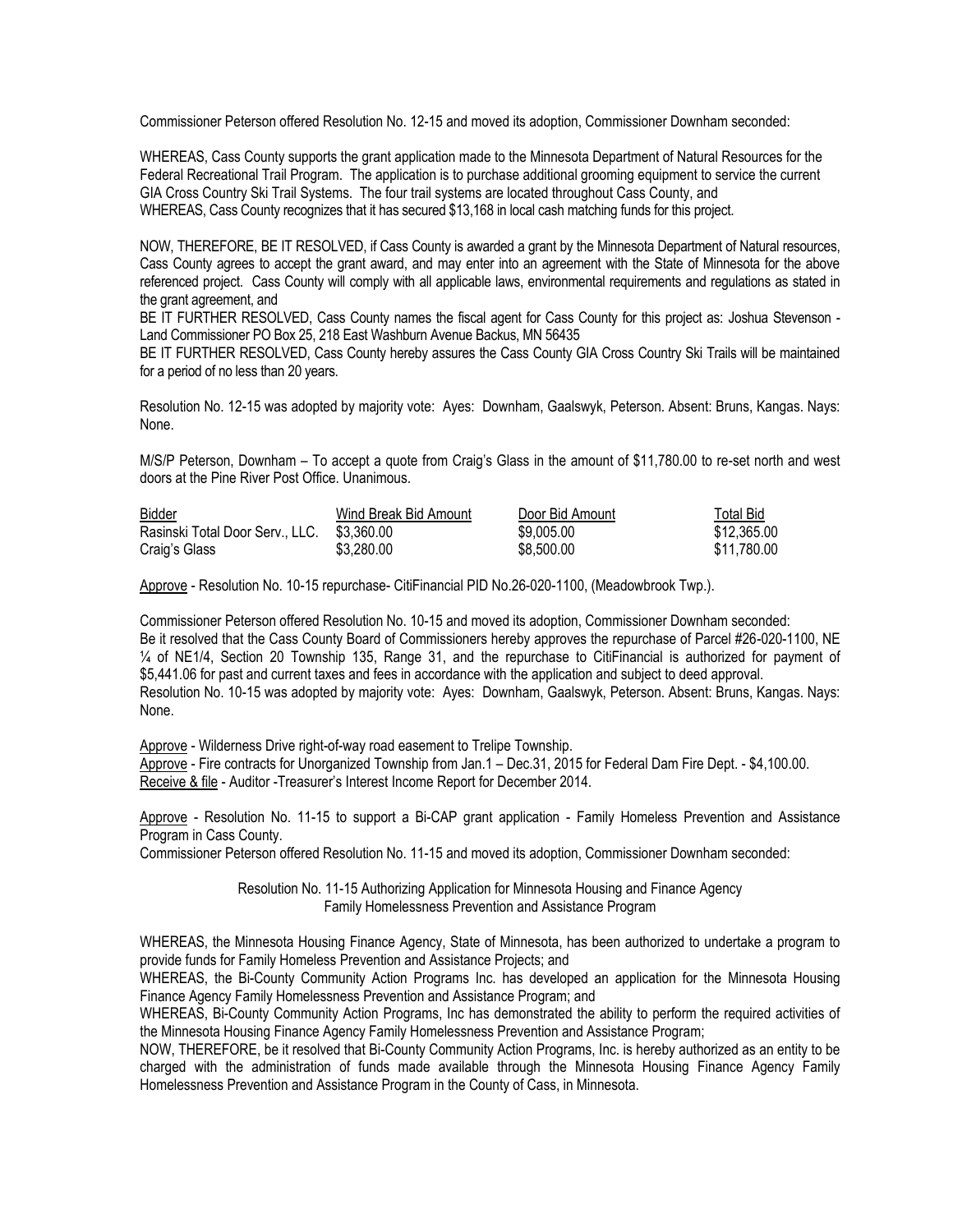Resolution No. 11-15 was adopted by majority vote: Ayes: Downham, Gaalswyk, Peterson. Absent: Bruns, Kangas. Nays: None.

Approve -Transfer of funds from Unorganized Township to Highway Department in the amount of \$43,165.09 for road maintenance and administrative costs from November through December 2014.

Receive & file - Ad-Hoc Committee Solid Waste/Recycling Meeting notes (Waste Partners request for payment). Approve - Payment to Salvation Army for meals provided during Teen Cert Training (Jun. 7, 14) and Ice Rescue Training Exercise (Jan.31, 15).

M/S/P Peterson, Downham - To approve demolition of structures & abatement of regulated materials to Projects 1, 3, 4, and 5 to Storlie Construction NTE \$15,950; Project 2 to Hengel Ready Mix and Constr., Inc. NTE \$15,833, and Abatement on Projects 2 and 3 to Bieniek Abatement Services NTE \$10,480. Unanimous.

| <b>Bidder</b>      | 1 Demo  | 2 Demo   | 2 Abatement | 3 Demo  | 3 Abatement | 4 Demo    | 5 Demo  |
|--------------------|---------|----------|-------------|---------|-------------|-----------|---------|
| Am. Disposal       | NΑ      | ΝA       | ΝA          | \$8,225 | <b>NA</b>   | \$7,225   | \$8,450 |
| Hengel Ready       |         |          |             |         |             |           |         |
| Mix & Const.       | \$8,900 | \$15,833 | ΝA          | NΑ      | NΑ          | <b>NA</b> | ΝA      |
| Grivette           |         |          |             |         |             |           |         |
| <b>Enviro Mgmt</b> | ΝA      | NΑ       | \$18,475    | NΑ      | \$6,700     | <b>NA</b> | NΑ      |
| <b>Bieniek</b>     |         |          |             |         |             |           |         |
| Abatement          |         |          |             |         |             |           |         |
| Services           | ΝA      | ΝA       | \$5,900     | NΑ      | \$4,500     | <b>NA</b> | NΑ      |
| PHB Excavating     |         |          |             |         |             |           |         |
| LLC                | ΝA      | \$25,460 | ΝA          | NΑ      | <b>NA</b>   | NA        | NΑ      |
| MN Landscaping &   |         |          |             |         |             |           |         |
| Habitat, LLC       | \$5,798 | \$16,393 | NA.         | ΝA      | ΝA          | NА        | ΝA      |
| M&T Excavating, NA |         | ΝA       | ΝA          | \$7,350 | ΝA          | \$4,750   | \$7,950 |
| Schrupp Exc.       | \$5,800 | \$15,500 | ΝA          | \$6,800 | <b>NA</b>   | ΝA        | ΝA      |
| Storlie Const.     | \$3,900 | \$39,800 | NΑ          | \$3,200 | NΑ          | \$3,750   | \$5,100 |

Approve - Assessor's Abatements - Tax Year 2014 William & Diane Hane, 38-107-4405, Shingobee, Damage Abatement, Current \$970.00, proposed \$234.15; Tax Year 2014 Vernon Shields, 87-033-3303, East Gull Lake, Damage Abatement, Current \$750.82, proposed \$412.35.

Amend - Land Department cleaning contract to Ultimate Cleaning Team NTE \$1,075.00 per month plus authorized services at the bid rate.

2B. Administrator Yochum summarized discussions by the Personnel Committee of the Board meeting of Tuesday, January 27, 2015. Mr. Yochum reported a committee recommendation to approve a collective bargaining contract with the Teamster General Local #346 Dispatcher/Records Unit (bargaining unit has approved the same) for calendar years 2015 and 2016.

M/S/P Downham, Peterston – To approve the agreement as presented and authorize execution of a collective bargaining contract for calendar years 2015 and 2016 with the Teamsters General Local #346 Dispatch & Records Unit. Unanimous.

3A. ESD Director John Ringle discussed a presentation to the Planning Commission regarding trends in the communication tower industry. Indications are that there will be many more communication cell tower applications to come before the Planning Commission in the near future as technology changes. To minimize the number of towers needed the Planning Commission supports several strategies including the current land use ordinance preference for co-location. Mr. Ringle discussed alternatives for obtaining related independent engineering data (i.e. county hire, fees, applicant selected).

M/S/P Peterson, Downham – To recommend to the Planning Commission that they require an engineering report from the applicant that confirms co-location capability. Unanimous.

3B. Mr. Ringle presented the 4th quarter ESD Activity Report with overall activity was slightly lower in 2014 when compared to 2013. Total number of permits issued in FY 2014 was 1,067 versus 1,161 in FY 2013 or 94 fewer permits in 2014 compared to 2013.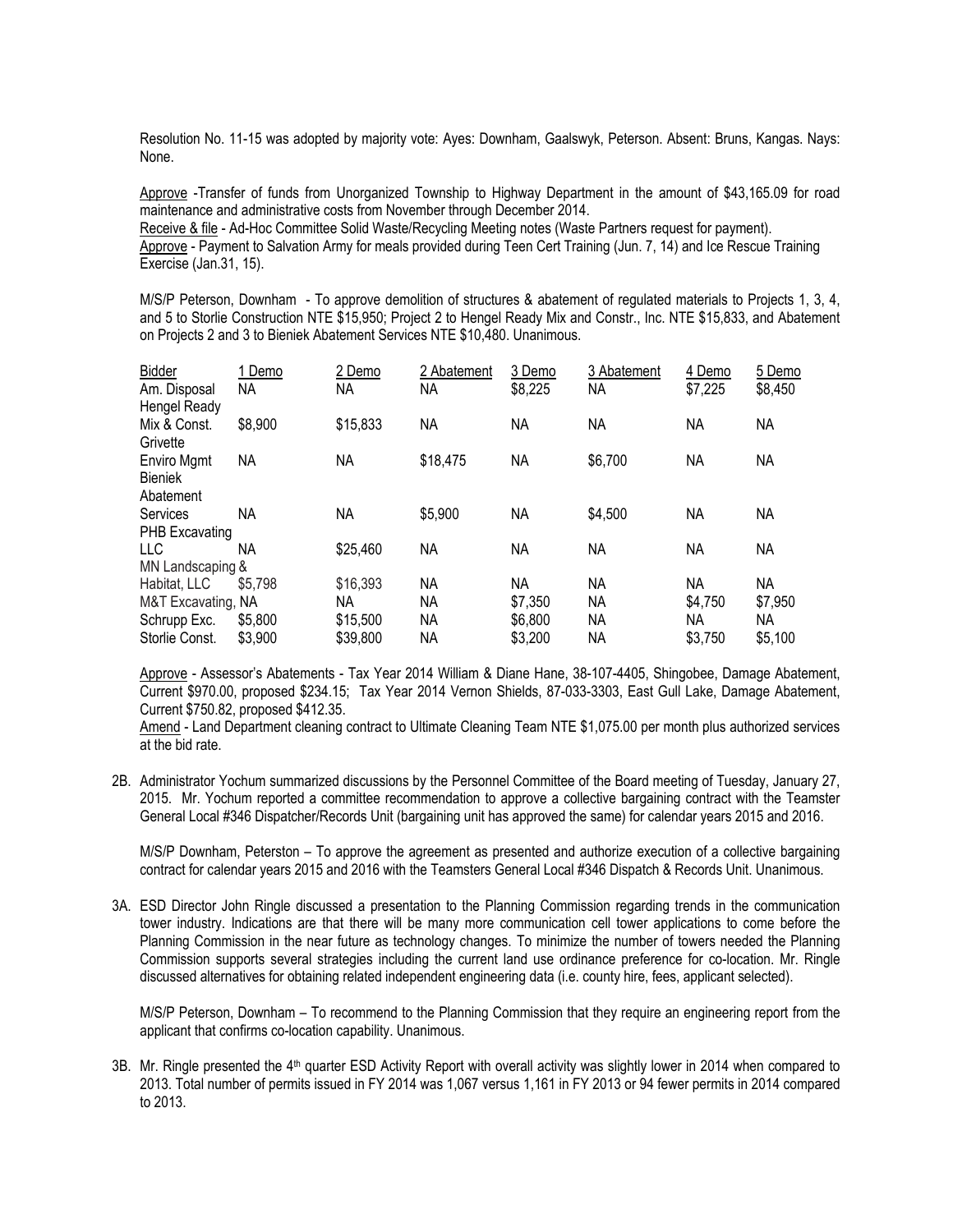Total Revenues were also lower at \$277,097 in FY 2014 versus \$314,357 in FY 2013 (down \$37,440 from last year overall). The biggest noticeable difference was that 20 fewer variances were applied for in 2014 versus 2013, same trend in permit activity since 2009. Mr. Ringle added that early indications are that this level trend in Planning and Zoning activity will continue or trend slightly upward in 2015. Mr. Ringle also presented a summary of the abandoned trailer and refuse cleanup projects in 2014 totaling \$9,890.77 coordinated with the Leech lake Band of Ojibwe and other governmental units. No action necessary.

3C. Mr. Ringle presented an update on the current AIS Program. Mr. Ringle presented a 2015 budget which has has preliminary approval from the Cass SWCD Board, the entity charged by the County Board to implement the AIS program in Cass County. Last year \$35,000 was spent from the original Township/Lake Association Match project and \$55,000 in Local Government Aid after it became available in July to conduct last year's inspection program. In 2015 lake inspections are planned to be conducted on 24 lakes by Cass SWCD contracted inspectors and on Leech Lake by MNDNR hired inspectors. In addition, the plan has a comprehensive educational and informational program, some lake monitoring and treatment. The Cass County AIS Task Force will be re-convened in the near future to make additional plans for the open water season of 2015.

M/S/P Downham, Peterson – To approve the 2015 Aquatic Invasive Species Program budget as presented in the amount of \$450,000.00. Unanimous.

4A. Land Commissioner Josh Stevenson reported receipt of a citizen petition from residents of Cass and Hubbard Counties. The petition requests protection of forest land from the massive conversion of prime forest land into agricultural fields, and urges action to use all available resources to defend the area from the abusive practices of industrial agriculture. Mr. Stevenson presented the extract of minutes dated October 21, 2014 where the County Board adopted Resolution No. 48-14 Cass County Board's position on forest to agriculture conversion.

By consensus, the Board received and filed the petition and let stand its' position on the subject as presented in Resolution 48-14.

- 4B. Mr. Stevenson reported on the annual SWCD Liaison Committee of Thursday, February 5, 2015. Discussion items included program updates from the NRCS, SWCD, ESD, and Land Department. The committee saw no need to amend the existing operating agreements between Cass County Board and the SWCD Board. No action required.
- 5A. Probation Director Jim Schneider and Probation Office Manager Sue Wickland presented an annual report. The report indicated there were adult violations in 2014 of 1,184 (542 DWI's, 178 assaultive behavior, 133 driving after cancellation/no insurance, 151 disturbing peace, 62 underage consumption, 79 theft/damage to property, and 39 possession of marijuana/fleeing a police officer). Juvenile violations in 2014 were 598 (15 criminal sexual conduct, 171 minor consumption, 17 burglary, 30 possession of marijuana , 105 theft/damage stolen property, 76 obstructing legal process/false reporting/arson/negligent fire/criminal vehicle operation-injury/forgery, 44 traffic, and 140 assaultive behavior/domestic/harassment/disturbing the peace). The Diversion Program offenses in 2014 were 80 compared to 86 in 2013 (26 minor consumption, 15 disturbing the peace, 24 theft/ damage stolen property, 8 possession of marijuana, 6 obstructing legal process/false reporting crime, and 1 traffic). Mr. Schneider also discussed financial trends, Wellness Court, the Diversion Program, electronic home monitoring, community involvement, and the 2015 goals. The Board thanked Director Schneider for the report.
- 6A. Highway Department Fiscal Supervisor Lori Koch presented the Town road apportionment for 2015 totaling \$486,602.00. 893 miles of road have been reported by the Townships and the allocation has been 50% mileage, 25% population, and 25% market value. Ms. Koch explained that the town road funding comes from the state aid road allotment, and that the 2015 had increased \$25,732.00 over the 2014 apportionment.

M/S/P Peterson, Downham – To approve the 2015 Town road apportionment in the amount of \$486,602.00 as presented. Unanimous.